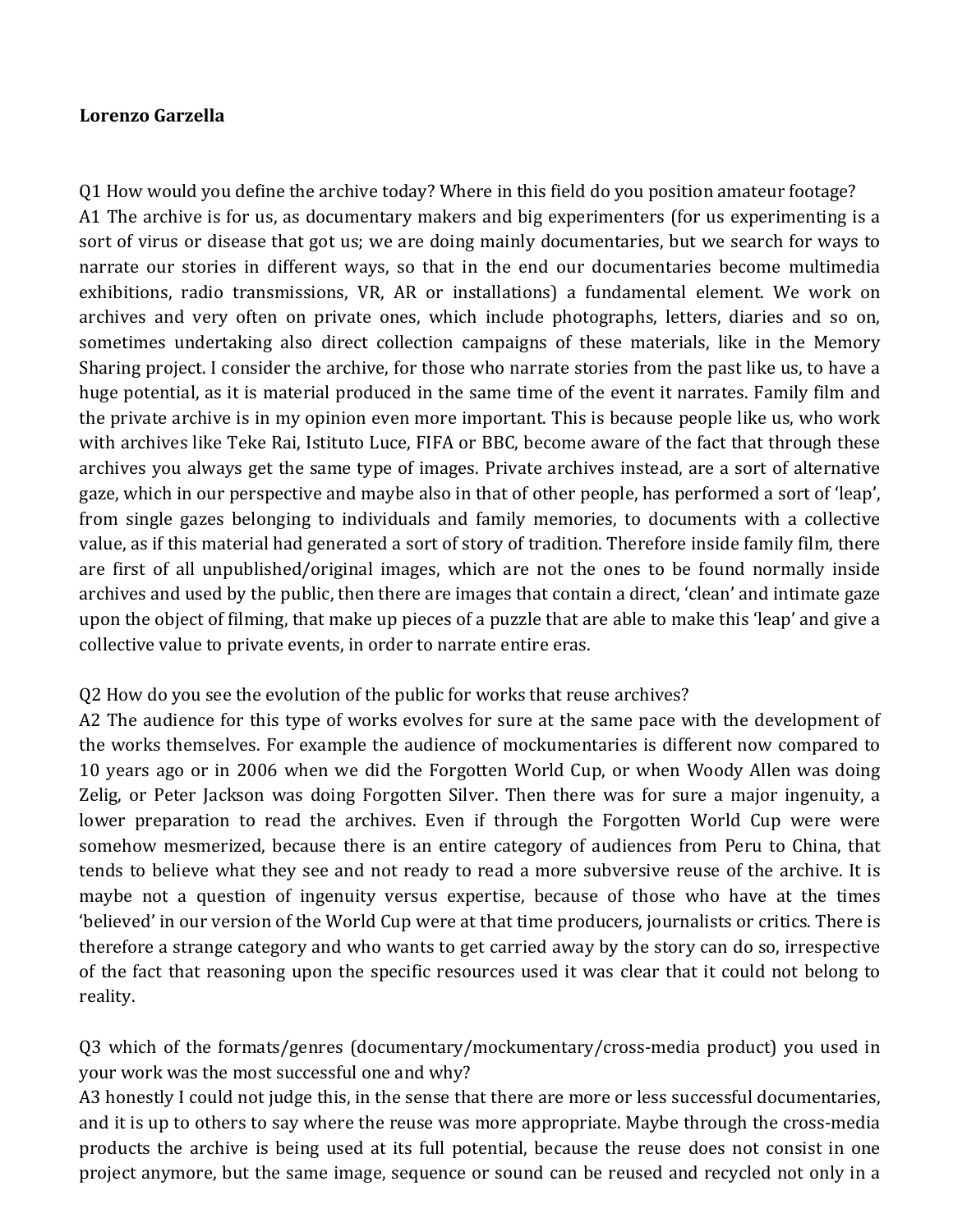different way in order to find another narrative direction, but it can also reach different target audiences. 

Q5 Which are for a film director the difficulties and which are the easy parts of working with archives?

A5 The creative process of reuse is at least for us a complex one. There are cases such as the Forgotten World Cup where the film script determines the research. We had for examples scenes of floods, of football matches, mines, and acrobatic football games so we travelled half of the globe to search for these categories. Obviously the answers of the archives were usually more surprising than our researches, so we had to adapt the story to the findings. An example is that of a beautiful man suspended with balloons, who flies holding a movie camera. We found it in the Luce Archive. We have put it among the experiments of our main character, the camera operator Giullermo Sandrini, and in this case it was the archive imposing a scene, a detail, a characteristic of the main character. As I was saying in the beginning, the easy aspects in working with home movies (we have worked a little on that), in our work where it is ourselves who were searching for answers, regards the fact that we found fantastic things to work with. For example in 'Storie di altromare', I had seen some archival sequences, such as a child playing with crabs on the cliffs, or the sea entering between two cliffs, and searching for such material in the archive from Livorno, I found exactly those sequences, which were perfect. So often archives are able to surprise me, and I think it is not a case, because one mainly finds the things he's looking for if we knows where to search for it. We also found some archives of Lucca city, of the Piazza del Amfiteatro, which is an elegant place now, where our main character of 'Storie di altromare' was living. He used to tell me that in the 60s and 70s this square was always badly kept, then it was abandoned for almost 10 years. Only when I found some private footage of that square in that time I was able to understand what he was saying. I found material that was very important for the documentary.

Q6 Some times the archive acquires ahistorical and social value (documentary), other times a more creative and spontaneous one (experimental). How do you see the co-existence of these two ways of valorising the archive?

A6 In reality we are totally engaged with this co-existence of these two ways of valorising the archive, which in my opinion are both interesting and rightful according to the type of work one needs to develop. We too have moments when, even if we work more towards a creative direction, the material's power as as document prevails, and in this case we need to be careful with the material, to use it in a rightful way, following the needs of the commissioner but also the context of the work. Other moments there are more reckless situations, and I think that for us up to now, the most reckless use of archives was that of the 'Forgotten World cup' (Mundial olvidado). Through this work we consider that we have takes a sort of return game on the archive and his immediate meaning, in the sense that we did targeted research based on different topics (floods, mines, strange things), then during the editing of this material where we put together for example floods occurred in Italy during the beginning of the 1900, with floods from Argentina and we we able to narrate our end of this world cup, won by mother nature through an act of power. This gave us the possibility to subvert the first meaning of the archive, in the way that also Herzog did through his work (obviously in a much more important manner), and look for other meanings; thus triggering narrative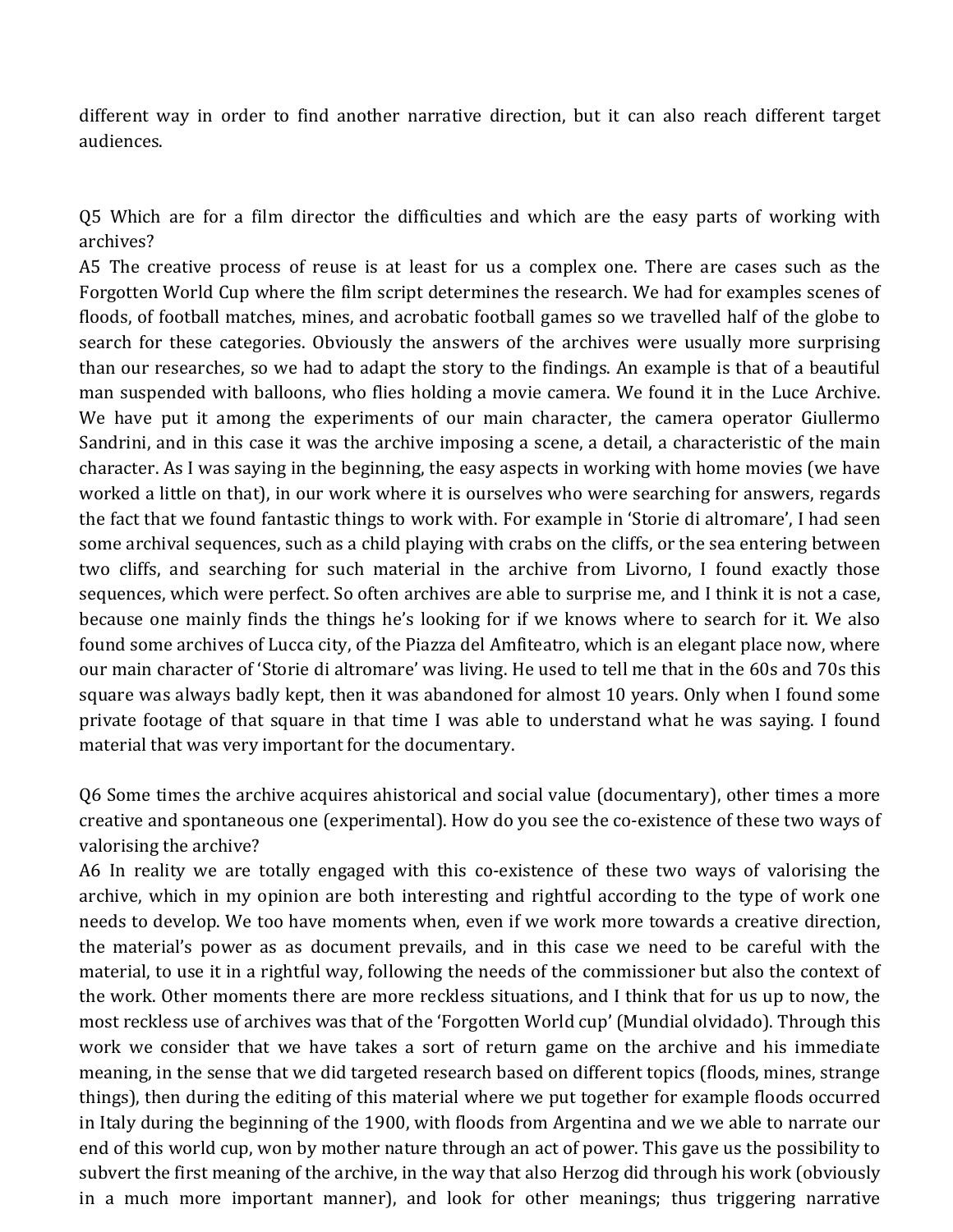mechanisms that do not use the documentary power of the archive but other potentials such as the value of the image, the curiosity they trigger, the right editing of scenes (where the attention is being captured not only by one scene but by a sequence of scenes). One of the most fascinating things about the archive is its varied use, based on the context everyone needs to take his own responsibility for the reuse that he makes of this material.

Q7 In what do you think lies the fascination with the home movie? What role do you attribute to the aesthetics and the format of the film?

A7 the first of all was mentioned in the beginning: the intimate gaze, which is not abused by TV or documentary makers. Very often they represent habits/traditions and original aspects that depict families, lives and intimate gazes. The it is also true that there are some home movies with more impact than others which tend do be more repetitive such as weddings, ceremonies and so on. The big value I think that lies in this intimacy between who looks and who is looked at, the fact of being private/original and the traditional value they bring forth which are able to make this leap and uncover/tell 'another story'.

Q9 The World Cup was defined as a 'dream of a different football'. What role do you attribute to amateur images for creating this dream? Do you believe this role to be more aesthetic or a more profound one?

A9 it is difficult to talk about it because it is a complex issue to talk about the type of football. For me it is not only about the nostalgia of football from the past where everything went fine, but then when you go and see the history the referee was corrupt, he has the gun, the matches are played with violence, intimidations. It is not a golden age of football. It is another era. The archives were very useful to recreate the context of the audience, of the environment (for example the dam where this match was supposed to have taken place), for inserting small scenes, which we shot ourselves and give a value to these images. An important thing about football and the archive is that we always used as false scenes for the reconstruction of fictional football. Because football has in our view always been connected to the historical evolution of archives. Therefore the alternation: interview, archive enables the penetration of history, while the setting up of the modern football scene felt as false. Therefore we always tried not to move too much the camera for our own images of 'false archives', and not to go and reconstruct in colour those scenes. This is because the feeling/flavour of that football took its own shape of historicity and truth from those fixed and grainy black and white images. 

Q9 How did the cross-media, bottom-up works develop (Arno66 and Memorysharing)? Why did you decide to render these processes participatory and what was the level of involvement of the public? A9 These works are born 'like that', with the advent of the participatory drive of the internet (we are big fans of Wikipedia, we are doing some laboratories on this because we believe it is only the critical thought that can help us make sense of the real essence of the internet). Doing participatory projects during 2010 meant to use platforms such as History Pin or social network to connect people and see them in person, to collect material (photos and diaries) that would have gotten lost or forgotten. So the desire was to go for a specific topic and dig into documents and stories, which did not emerge yet and risked to be forgotten and to do it by involving the public.